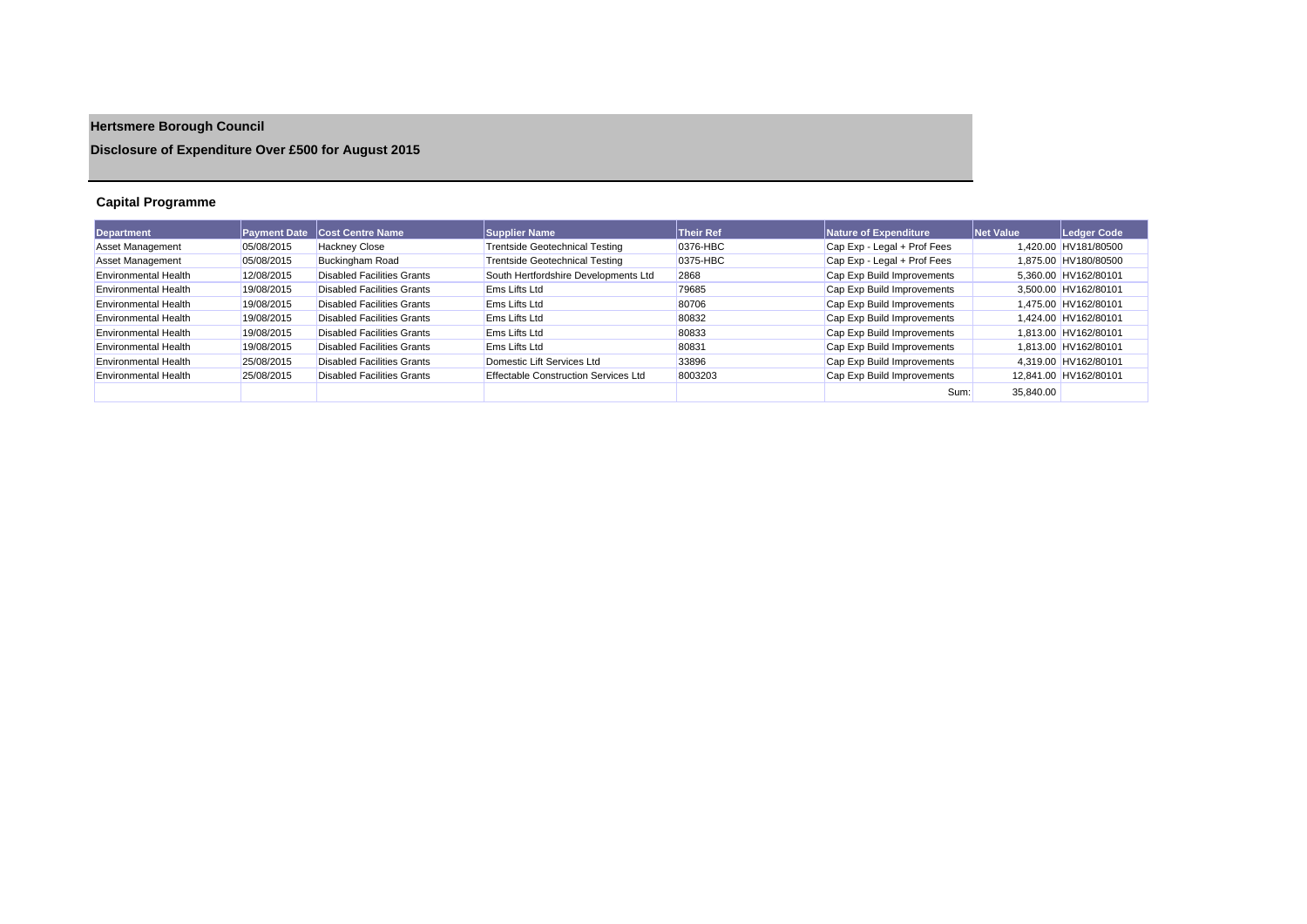## **Hertsmere Borough Council**

## **Disclosure of Expenditure Over £500 for August 2015**

#### **Revenue**

| <b>Department</b>               | <b>Payment Date</b> | <b>Cost Centre Name</b>          | <b>Supplier Name</b>                     | Their Ref           | Nature of Expenditure            | <b>Net Value</b> | <b>Ledger Code</b>    |
|---------------------------------|---------------------|----------------------------------|------------------------------------------|---------------------|----------------------------------|------------------|-----------------------|
| <b>Asset Management</b>         | 03/08/2015          | <b>Building Maintenance Prog</b> | Thameside Roofing Ltd                    | 0302/BW/15          | <b>Building Repairs</b>          |                  | 57,418.98 HD201/02001 |
| Asset Management                | 03/08/2015          | <b>Civic Offices</b>             | <b>Piggotts Company Limited</b>          | SIN150714PI 540     | <b>Building Repairs</b>          |                  | 606.30 HN700/02001    |
| Asset Management                | 05/08/2015          | <b>Civic Offices</b>             | <b>Cleantec Services Ltd</b>             | 35323               | <b>Contract Cleaning</b>         |                  | 5,518.18 HN700/02603  |
| <b>Asset Management</b>         | 05/08/2015          | <b>Asset Management</b>          | Hays Specialist Recruitment Limited      | 1005684201          | Salaries - Agency                |                  | 1,677.00 HB270/01004  |
| Asset Management                | 05/08/2015          | Properties Let To Housing        | <b>Expert Property Group</b>             | 54063               | <b>Building Repairs</b>          |                  | 4,203.00 HK158/02001  |
| Asset Management                | 05/08/2015          | <b>Civic Offices</b>             | Chubb Fire & Security Ltd                | 5340612             | <b>Building Repairs</b>          |                  | 875.00 HN700/02001    |
| <b>Asset Management</b>         | 05/08/2015          | <b>Building Maintenance Prog</b> | <b>Expert Property Group</b>             | 54040               | <b>Building Repairs</b>          |                  | 4,120.00 HD201/02001  |
| Asset Management                | 05/08/2015          | <b>Building Maintenance Prog</b> | <b>Expert Property Group</b>             | 54039               | <b>Building Repairs</b>          |                  | 4,125.00 HD201/02001  |
| Asset Management                | 12/08/2015          | <b>Commercial Properties</b>     | Gristwood And Toms Limited               | 29957               | <b>Building Repairs</b>          |                  | 1,095.00 HG521/02001  |
| Asset Management                | 10/08/2015          | <b>Building Maintenance Prog</b> | David Carr Consulting Engineers Ltd      | 16288               | <b>Building Repairs</b>          |                  | 1.000.00 HD201/02001  |
| <b>Asset Management</b>         | 10/08/2015          | <b>Building Maintenance Prog</b> | Nsr Management Ltd                       | 10824               | <b>Building Repairs</b>          |                  | 7,951.50 HD201/02001  |
| <b>Asset Management</b>         | 10/08/2015          | Properties Let To Housing        | L G Bland E&M Ltd                        | <b>B0422</b>        | <b>Building Repairs</b>          |                  | 855.07 HK158/02001    |
| <b>Asset Management</b>         | 12/08/2015          | <b>Wyllyotts Art Centre</b>      | Hertsmere Leisure                        | OP/1028565          | Electricity                      |                  | 2.236.68 HD100/02102  |
| <b>Asset Management</b>         | 12/08/2015          | <b>Furzefield Centre Pool</b>    | <b>Hertsmere Leisure</b>                 | OP/1028564          | <b>Service Contracts</b>         |                  | 2.236.77 HD202/02028  |
| <b>Asset Management</b>         | 18/08/2015          | <b>Asset Management</b>          | Manpower Uk Ltd                          | DJ24875             | Salaries - Agency                |                  | 1,163.99 HB270/01004  |
| Asset Management                | 18/08/2015          | <b>Asset Management</b>          | Manpower Uk Ltd                          | DJ25751             | Salaries - Agency                |                  | 1,444.95 HB270/01004  |
| Asset Management                | 19/08/2015          | <b>Asset Management</b>          | Manpower Uk Ltd                          | DJ26316             | Salaries - Agency                |                  | 1.444.95 HB270/01004  |
| <b>Asset Management</b>         | 25/08/2015          | <b>Asset Management</b>          | Hays Specialist Recruitment Limited      | 1005743197          | Salaries - Agency                |                  | 1,483.50 HB270/01004  |
| <b>Audit And Assurance</b>      | 12/08/2015          | <b>Internal Audit</b>            | Hertfordshire County Council             | 1801748460          | Salaries - Agency                |                  | 22,878.00 HN600/01001 |
| <b>Benefits</b>                 | 13/08/2015          | <b>Benefits Administration</b>   | <b>Hm Courts And Tribunal Service</b>    | 144791              | Fees                             |                  | 750.00 HB630/04414    |
| <b>Building Control</b>         | 19/08/2015          | <b>Building Control</b>          | Mr W E Greeves                           | H/V/364             | Fees                             |                  | 1,184.00 HG100/04414  |
| Corporate Management            | 13/08/2015          | Corporate Management             | <b>Barclays Bank</b>                     | 35779240            | <b>Bank Charges</b>              |                  | 2,907.45 HB220/04404  |
| Corporate Support               | 05/08/2015          | <b>Lsp Health Care</b>           | <b>Hertsmere Leisure</b>                 | OP/1028522          | Miscellaneous Expenses           |                  | 2,971.60 HE853/04940  |
| Corporate Support               | 05/08/2015          | Community Safety Partnership     | Hertfordshire Cctv Partnerships Ltd      | 4100000061          | <b>Miscellaneous Expenses</b>    |                  | 680.00 HE300/04940    |
| Corporate Support               | 05/08/2015          | <b>Community Development</b>     | <b>Covalent Software Limited</b>         | 3232                | <b>Contractors Payments</b>      |                  | 6.674.41 HG600/05601  |
| Corporate Support               | 05/08/2015          | Prg - Revenue Expense            | <b>Hertfordshire County Council</b>      | 1801742402          | Miscellaneous Expenses           |                  | 5,000.00 HG630/04940  |
| Corporate Support               | 12/08/2015          | Economic Development             | Watford & West Herts Chamber Of Commerce | 14346               | <b>Grants - Voluntary Bodies</b> |                  | 10,000.00 HG500/04701 |
| Corporate Support               | 12/08/2015          | Assistance To Vol Organisation   | Potters Bar Primary Schools District Ft  | INV20/7/15          | <b>Grants - Voluntary Bodies</b> |                  | 1.650.00 HD110/04701  |
| Corporate Support               | 18/08/2015          | Assistance To Vol Organisation   | 1372 Elstree & Borehamwood Squadron      | INV12/8/15          | <b>Grants - Voluntary Bodies</b> |                  | 1,000.00 HD110/04701  |
| Corporate Support               | 26/08/2015          | <b>Community Safety</b>          | Youth Fundays Limited                    | 027/15              | Miscellaneous Expenses           |                  | 2,450.00 HE500/04940  |
| Corporate Support               | 25/08/2015          | Ward Improvement Scheme          | Hertsmere Leisure                        | FUNDING 2015        | Grants - Voluntary Bodies        |                  | 1,570.00 HD111/04701  |
| Corporate Support               | 25/08/2015          | Ward Improvement Scheme          | Aldenham Parish Council                  | GRANT <sub>15</sub> | Ward Improve Initiative Scheme   |                  | 1.000.00 HD111/04930  |
| <b>Customer Services</b>        | 19/08/2015          | <b>Civic Office Keepers</b>      | Proforce 1 Security Ltd                  | <b>PF746</b>        | Salaries - Agency                |                  | 1,488.00 HO300/01001  |
| <b>Customer Services</b>        | 19/08/2015          | Civic Office Keepers             | Proforce 1 Security Ltd                  | <b>PF747</b>        | Salaries - Agency                |                  | 1,935.00 HO300/01001  |
| <b>Democratic Services Unit</b> | 05/08/2015          | <b>Legal Business Unit</b>       | Venn Group Limited                       | 3087060             | Salaries - Agency                |                  | 686.70 HN300/01004    |
| <b>Democratic Services Unit</b> | 05/08/2015          | Members (Cost Of Democracy)      | <b>Allan Tolley</b>                      | INV21/7/15          | <b>Training External</b>         |                  | 857.10 HB141/01403    |
| Democratic Services Unit        | 18/08/2015          | Legal Business Unit              | Manpower Uk Ltd                          | DJ24875             | Salaries - Agency                |                  | 1,023.95 HN300/01004  |
| Democratic Services Unit        | 18/08/2015          | <b>Legal Business Unit</b>       | Manpower Uk Ltd                          | DJ25751             | Salaries - Agency                |                  | 1,369.10 HN300/01004  |
| Democratic Services Unit        | 18/08/2015          | <b>Legal Business Unit</b>       | Venn Group Limited                       | 3091750             | Salaries - Agency                |                  | 709.59 HN300/01004    |
| <b>Democratic Services Unit</b> | 19/08/2015          | <b>Legal Business Unit</b>       | Sellick Partnership                      | <b>INV133752</b>    | Salaries - Agency                |                  | 615.60 HN300/01004    |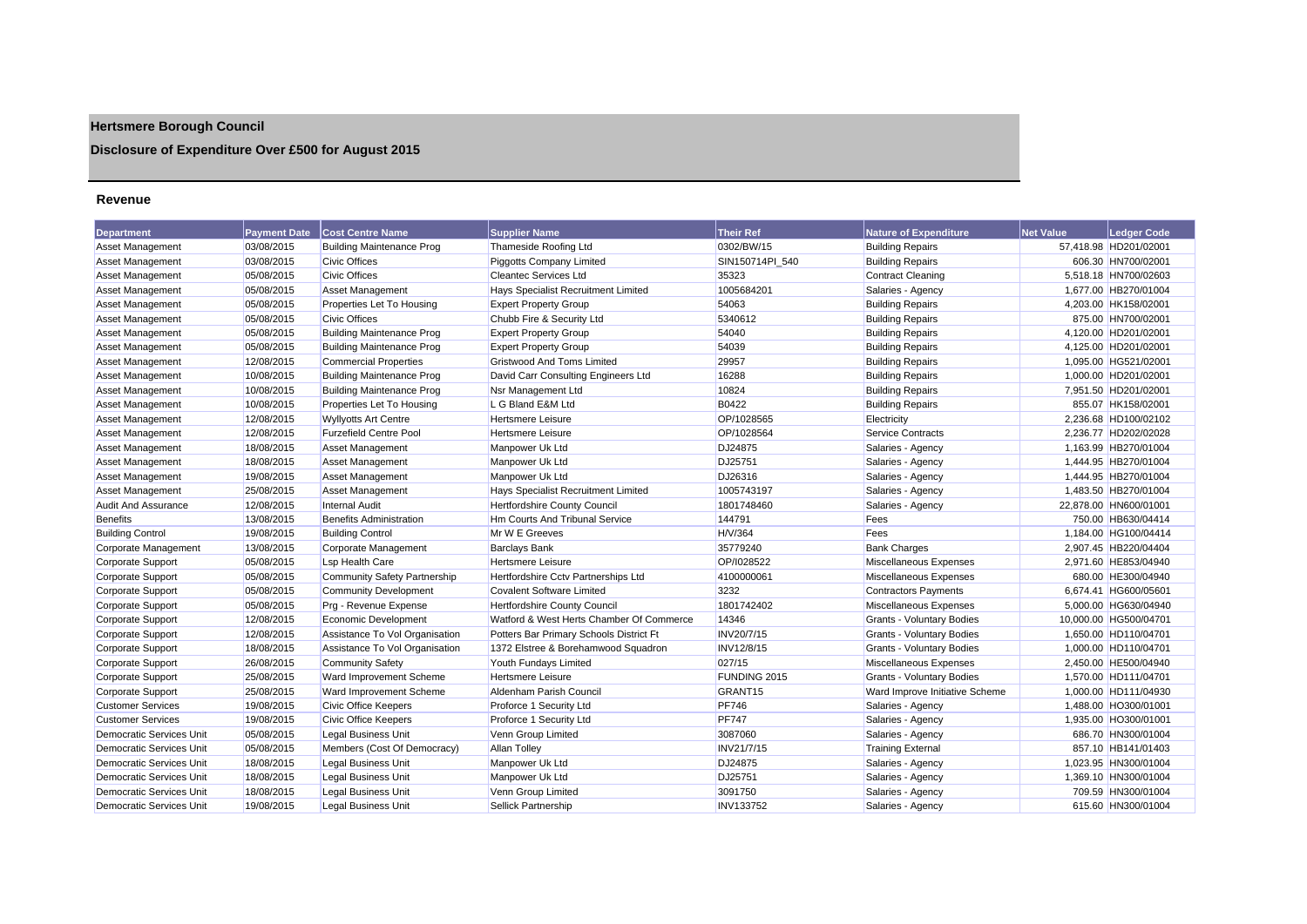| <b>Development Control</b>  | 05/08/2015 | Development Management              | Macdonald & Company                        | 0000061155        | Salaries - Agency                 | 2,395.80 HG200/01004 |
|-----------------------------|------------|-------------------------------------|--------------------------------------------|-------------------|-----------------------------------|----------------------|
| <b>Development Control</b>  | 05/08/2015 | Development Management              | Macdonald & Company                        | 0000061154        | Salaries - Agency                 | 5,782.50 HG200/01004 |
| <b>Development Control</b>  | 05/08/2015 | Development Management              | Paul Winter & Co                           | PW0000435         | <b>Consultants Fees</b>           | 2,500.00 HG200/05600 |
| Development Control         | 05/08/2015 | Development Management              | Macdonald & Company                        | 0000061157        | Salaries - Agency                 | 1,171.50 HG200/01004 |
| <b>Development Control</b>  | 05/08/2015 | Development Management              | Macdonald & Company                        | 0000061158        | Salaries - Agency                 | 730.25 HG200/01004   |
| <b>Development Control</b>  | 05/08/2015 | Development Management              | Macdonald & Company                        | 0000061156        | Salaries - Agency                 | 921.25 HG200/01004   |
| <b>Development Control</b>  | 05/08/2015 | Development Management              | William Lawrence Advertising Ltd           | 39290             | Advertising                       | 6,090.91 HG200/04901 |
| Development Control         | 05/08/2015 | Development Management              | Randstad Cpe Limited                       | <b>PINF699955</b> | Salaries - Agency                 | 2,069.70 HG200/01004 |
| <b>Development Control</b>  | 12/08/2015 | Development Management              | <b>Sological Solutions</b>                 | 247-2015243       | Ordnance Survey Fees              | 3,250.00 HG200/04909 |
| <b>Development Control</b>  | 12/08/2015 | Development Management              | Macdonald & Company                        | 00000061292       | Salaries - Agency                 | 1,262.25 HG200/01004 |
| <b>Development Control</b>  | 12/08/2015 | Development Management              | Macdonald & Company                        | 0000061293        | Salaries - Agency                 | 957.50 HG200/01004   |
| <b>Development Control</b>  | 18/08/2015 | Development Management              | Manpower Uk Ltd                            | DJ24875           | Salaries - Agency                 | 844.96 HG200/01004   |
| <b>Development Control</b>  | 18/08/2015 | Development Management              | Manpower Uk Ltd                            | DJ25751           | Salaries - Agency                 | 817.53 HG200/01004   |
| <b>Development Control</b>  | 19/08/2015 | Development Management              | Randstad Cpe Limited                       | PINF692401        | Salaries - Agency                 | 1,155.00 HG200/01004 |
| <b>Development Control</b>  | 19/08/2015 | Development Management              | Randstad Cpe Limited                       | PINF691103        | Salaries - Agency                 | 1,082.23 HG200/01004 |
| Development Control         | 19/08/2015 | Development Management              | Manpower Uk Ltd                            | DJ26316           | Salaries - Agency                 | 890.57 HG200/01004   |
| <b>Development Control</b>  | 19/08/2015 | Development Management              | Randstad Cpe Limited                       | <b>PINF703751</b> | Salaries - Agency                 | 1,114.50 HG200/01004 |
| <b>Development Control</b>  | 19/08/2015 | Development Management              | Macdonald & Company                        | 0000061159        | Salaries - Agency                 | 792.60 HG200/01004   |
| Development Control         | 19/08/2015 | Development Management              | Randstad Cpe Limited                       | <b>PINF702348</b> | Salaries - Agency                 | 1,064.07 HG200/01004 |
| <b>Development Control</b>  | 19/08/2015 | Development Management              | Macdonald & Company                        | 0000061294        | Salaries - Agency                 | 737.40 HG200/01004   |
| <b>Drainage Services</b>    | 05/08/2015 | Land Drainage Maintenance           | Mps Builders Merchants Limited             | 03139323          | <b>Contractors Payments</b>       | 723.80 HE600/05601   |
| <b>Drainage Services</b>    | 19/08/2015 | Land Drainage Maintenance           | Stag Tool Hire                             | <b>I/41138</b>    | <b>Contractors Payments</b>       | 546.00 HE600/05601   |
| <b>Drainage Services</b>    | 19/08/2015 | Land Drainage Maintenance           | Stag Tool Hire                             | <b>I/41142</b>    | <b>Contractors Payments</b>       | 754.00 HE600/05601   |
| <b>Drainage Services</b>    | 19/08/2015 | <b>Engineering Services Unit</b>    | Go Plant Ltd                               | 0000459465        | Vehicle Maintenance + Repairs     | 1,183.23 HE620/03001 |
| <b>Drainage Services</b>    | 18/08/2015 | Land Drainage Maintenance           | Adt Fire And Security Plc                  | 30319956-15       | Contractors Payments              | 657.52 HE600/05601   |
| <b>Drainage Services</b>    | 19/08/2015 | <b>Engineering Services Unit</b>    | St Johns Ambulance Supplies                | 1500131511        | <b>Training External</b>          | 625.00 HE620/01403   |
| <b>Drainage Services</b>    | 26/08/2015 | <b>Engineering Services Unit</b>    | Go Plant Ltd                               | 0000464398        | Vehicle Maintenance + Repairs     | 1,183.23 HE620/03001 |
| Elections                   | 05/08/2015 | <b>Borough Council Election</b>     | Borehamwood Baptist Church                 | <b>INV7/5/15</b>  | <b>Polling Stations</b>           | 600.00 HB801/02203   |
| Elections                   | 05/08/2015 | <b>Parliamentary Election</b>       | Borehamwood Baptist Church                 | <b>INV7/5/15</b>  | <b>Polling Stations</b>           | 600.00 HB800/02203   |
| Elections                   | 05/08/2015 | <b>Electoral Registration Costs</b> | William Lawrence Advertising Ltd           | 39292             | Advertising                       | 579.07 HB810/04901   |
| Elections                   | 25/08/2015 | <b>Electoral Registration Costs</b> | Royal Mail                                 |                   | Canvass                           | 1,125.17 HB810/01801 |
| <b>Environmental Health</b> | 05/08/2015 | <b>Private Water Supplies</b>       | <b>Affinity Water Limited</b>              | 701001710         | <b>Contractors Payments</b>       | 712.28 HE864/05601   |
| <b>Environmental Health</b> | 12/08/2015 | Vehicle Licencing                   | Disclosure & Barring Services              | 984713            | Fees                              | 1,214.00 HE800/04414 |
| <b>Environmental Health</b> | 18/08/2015 | <b>Environmental Health</b>         | Manpower Uk Ltd                            | DJ24875           | Salaries - Agency                 | 1,445.76 HF700/01004 |
| <b>Environmental Health</b> | 18/08/2015 | <b>Environmental Health</b>         | Manpower Uk Ltd                            | DJ25751           | Salaries - Agency                 | 2,002.63 HF700/01004 |
| <b>Environmental Health</b> | 19/08/2015 | <b>Environmental Health</b>         | Manpower Uk Ltd                            | DJ26316           | Salaries - Agency                 | 2,988.63 HF700/01004 |
| <b>Environmental Health</b> | 26/08/2015 | <b>Unclaimed Dead</b>               | Neville Funeral Services Inc G Hall & Sons | HE15/00047        | <b>Burial Costs</b>               | 995.00 HE100/04435   |
| <b>Environmental Health</b> | 26/08/2015 | <b>Environmental Health</b>         | Basteels & Sons                            | 4015              | Printing                          | 960.00 HF700/04311   |
| <b>Environmental Health</b> | 26/08/2015 | <b>Environmental Health</b>         | <b>Idox Software Ltd</b>                   | 7006134           | Equip + Furn Funded By Rev        | 7,500.00 HF700/04001 |
| Finance                     | 05/08/2015 | Accountancy + Financial Servs       | Hays Specialist Recruitment Limited        | 1005684369        | Salaries - Agency                 | 1,245.60 HN100/01004 |
| Finance                     | 05/08/2015 | Accountancy + Financial Servs       | Civica Uk Limited                          | C/IC135754        | Software Licences                 | 2,433.33 HN100/04555 |
| Finance                     | 12/08/2015 | Accountancy + Financial Servs       | Hays Specialist Recruitment Limited        | 1005706437        | Salaries - Agency                 | 1,012.05 HN100/01004 |
| Finance                     | 12/08/2015 | Revenues + Benefits Unit            | Morgan Hunt Uk Limited                     | 838709            | Salaries - Agency                 | 1,386.00 HN150/01004 |
| Finance                     | 12/08/2015 | Revenues + Benefits Unit            | Badenoch & Clark                           | 4694204           | Equip + Furn Funded By Rev        | 1,713.05 HN150/04001 |
| Finance                     | 12/08/2015 | Revenues + Benefits Unit            | Morgan Hunt Uk Limited                     | 838710            | Salaries - Agency                 | 1,282.50 HN150/01004 |
| Finance                     | 12/08/2015 | Accountancy + Financial Servs       | <b>Lexis Nexis Uk</b>                      | PA1046718         | <b>Professional Subscriptions</b> | 2,027.67 HN100/01406 |
| Finance                     | 18/08/2015 | Revenues + Benefits Unit            | Manpower Uk Ltd                            | DJ24875           | Salaries - Agency                 | 4,392.73 HN150/01004 |
| Finance                     | 18/08/2015 | Revenues + Benefits Unit            | Manpower Uk Ltd                            | DJ25751           | Salaries - Agency                 | 6.606.73 HN150/01004 |
| Finance                     | 18/08/2015 | Revenues + Benefits Unit            | Morgan Hunt Uk Limited                     | 840104            | Salaries - Agency                 | 1.194.75 HN150/01004 |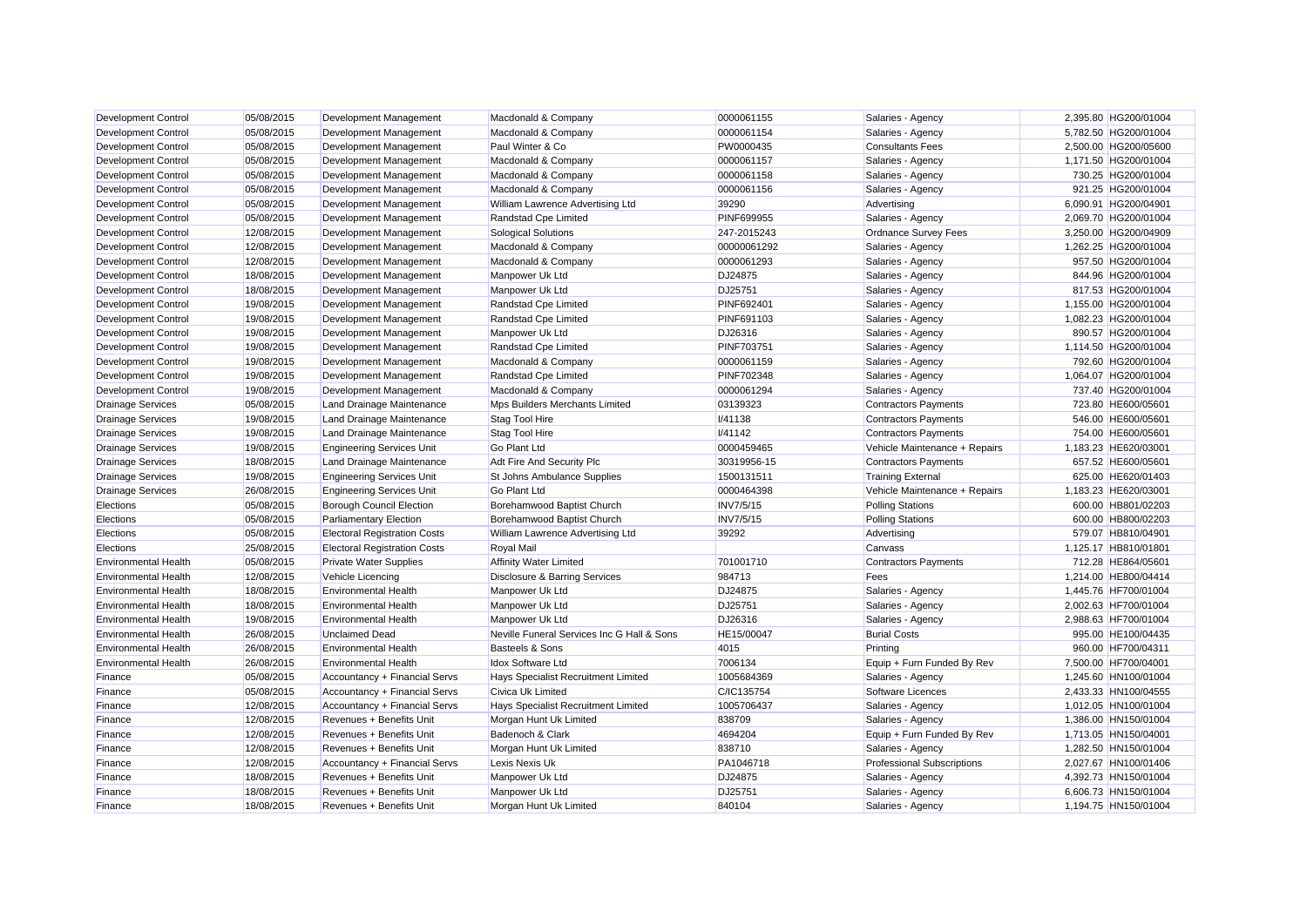| Finance                 | 18/08/2015 | Revenues + Benefits Unit      | Morgan Hunt Uk Limited              | 840103        | Salaries - Agency          | 1,386.00 HN150/01004  |
|-------------------------|------------|-------------------------------|-------------------------------------|---------------|----------------------------|-----------------------|
| Finance                 | 19/08/2015 | Revenues + Benefits Unit      | Manpower Uk Ltd                     | DJ26316       | Salaries - Agency          | 4,229.85 HN150/01004  |
| Finance                 | 19/08/2015 | Accountancy + Financial Servs | Hays Specialist Recruitment Limited | 1005726565    | Salaries - Agency          | 1,340.75 HN100/01004  |
| Finance                 | 19/08/2015 | Accountancy + Financial Servs | Kaplan Financial                    | SINV15_080142 | Post Entry Training Exps   | 990.00 HN100/01401    |
| Finance                 | 25/08/2015 | Revenues + Benefits Unit      | Morgan Hunt Uk Limited              | 841484        | Salaries - Agency          | 1,188.00 HN150/01004  |
| Finance                 | 25/08/2015 | Revenues + Benefits Unit      | Morgan Hunt Uk Limited              | 841483        | Salaries - Agency          | 1,386.00 HN150/01004  |
| Finance                 | 25/08/2015 | Accountancy + Financial Servs | Hays Specialist Recruitment Limited | 1005742888    | Salaries - Agency          | 1,340.75 HN100/01004  |
| Finance                 | 26/08/2015 | Revenues + Benefits Unit      | Civica Uk Limited                   | M/RB0131446   | Equip + Furn Funded By Rev | 24,527.53 HN150/04001 |
| Finance                 | 26/08/2015 | Revenues + Benefits Unit      | Civica Uk Limited                   | M/RB031463    | Equip + Furn Funded By Rev | 7,063.00 HN150/04001  |
| Finance                 | 26/08/2015 | Revenues + Benefits Unit      | Civica Uk Limited                   | M/RB031452    | Equip + Furn Funded By Rev | 957.79 HN150/04001    |
| Finance                 | 26/08/2015 | Revenues + Benefits Unit      | Wilks Head & Eve Llp                | 41485         | Equip + Furn Funded By Rev | 750.00 HN150/04001    |
| Finance                 | 26/08/2015 | Revenues + Benefits Unit      | Wilks Head & Eve Llp                | 41484         | Equip + Furn Funded By Rev | 2,000.00 HN150/04001  |
| <b>General Expenses</b> | 05/08/2015 | <b>General Expenses</b>       | Spinnacker Red Ltd                  | 101609        | <b>Consultants Fees</b>    | 9,372.00 HB100/05600  |
| <b>General Expenses</b> | 05/08/2015 | <b>General Expenses</b>       | Firstcare                           | 5087          | Medical                    | 833.33 HB100/01414    |
| <b>General Expenses</b> | 12/08/2015 | <b>General Expenses</b>       | <b>Zurich Municipal</b>             | 18851         | Insurance Misc             | 862.47 HB100/04910    |
| <b>General Expenses</b> | 12/08/2015 | <b>General Expenses</b>       | <b>Care First</b>                   | CAF0000028411 | Medical                    | 2,518.74 HB100/01414  |
| <b>General Expenses</b> | 19/08/2015 | <b>General Expenses</b>       | <b>Bt Payment Services Ltd</b>      | 0790152980    | Miscellaneous Expenses     | 761.24 HB100/04940    |
| <b>General Expenses</b> | 25/08/2015 | <b>General Expenses</b>       | <b>Health In Work</b>               | HBC 0907/15   | Medical                    | 1.626.00 HB100/01414  |
| Housing                 | 05/08/2015 | <b>Housing Services</b>       | Hays Specialist Recruitment Limited | 1005684382    | Salaries - Agency          | 737.38 HJ100/01004    |
| Housing                 | 18/08/2015 | Homelessness                  | <b>Emergency Accommodation Ltd</b>  | 7/3838        | Bed + Breakfast            | 608.00 HJ700/04725    |
| Housing                 | 18/08/2015 | Homelessness                  | <b>Emergency Accommodation Ltd</b>  | 7/3845        | Bed + Breakfast            | 1,426.00 HJ700/04725  |
| Housing                 | 18/08/2015 | Homelessness                  | <b>Emergency Accommodation Ltd</b>  | 7/3765        | Bed + Breakfast            | 912.00 HJ700/04725    |
| Housing                 | 18/08/2015 | Homelessness                  | Emergency Accommodation Ltd         | 7/3780        | Bed + Breakfast            | 1,178.00 HJ700/04725  |
| Housing                 | 18/08/2015 | Homelessness                  | <b>Emergency Accommodation Ltd</b>  | 7/3866        | Bed + Breakfast            | 1,426.00 HJ700/04725  |
| Housing                 | 18/08/2015 | Homelessness                  | <b>Emergency Accommodation Ltd</b>  | 7/3892        | Bed + Breakfast            | 1,178.00 HJ700/04725  |
| Housing                 | 18/08/2015 | Homelessness                  | <b>Emergency Accommodation Ltd</b>  | 7/3901        | Bed + Breakfast            | 1,426.00 HJ700/04725  |
| Housing                 | 18/08/2015 | Homelessness                  | <b>Emergency Accommodation Ltd</b>  | 7/3902        | Bed + Breakfast            | 1,116.00 HJ700/04725  |
| Housing                 | 18/08/2015 | Homelessness                  | <b>Emergency Accommodation Ltd</b>  | 7/3903        | Bed + Breakfast            | 1,426.00 HJ700/04725  |
| Housing                 | 18/08/2015 | Homelessness                  | <b>Emergency Accommodation Ltd</b>  | 7/3904        | Bed + Breakfast            | 1,426.00 HJ700/04725  |
| Housing                 | 18/08/2015 | Homelessness                  | <b>Emergency Accommodation Ltd</b>  | 7/3905        | Bed + Breakfast            | 1,426.00 HJ700/04725  |
| Housing                 | 18/08/2015 | Homelessness                  | <b>Emergency Accommodation Ltd</b>  | 7/3906        | Bed + Breakfast            | 1,426.00 HJ700/04725  |
| Housing                 | 18/08/2015 | Homelessness                  | <b>Emergency Accommodation Ltd</b>  | 7/3919        | Bed + Breakfast            | 832.00 HJ700/04725    |
| Housing                 | 18/08/2015 | Homelessness                  | <b>Emergency Accommodation Ltd</b>  | 7/3921        | Bed + Breakfast            | 1,705.00 HJ700/04725  |
| Housing                 | 18/08/2015 | Homelessness                  | <b>Emergency Accommodation Ltd</b>  | 7/3941        | Bed + Breakfast            | 1,705.00 HJ700/04725  |
| Housing                 | 18/08/2015 | Homelessness                  | <b>Emergency Accommodation Ltd</b>  | 7/3943        | Bed + Breakfast            | 1,344.00 HJ700/04725  |
| Housing                 | 19/08/2015 | Homelessness                  | Shiraz Jivraj                       | 1075          | Bed + Breakfast            | 6,975.00 HJ700/04725  |
| Housing                 | 18/08/2015 | Homelessness                  | Assetgrove Lettings Ltd             | 26918         | Bed + Breakfast            | 1,705.00 HJ700/04725  |
| Housing                 | 18/08/2015 | Homelessness                  | Assetgrove Lettings Ltd             | 26919         | Bed + Breakfast            | 1,705.00 HJ700/04725  |
| Housing                 | 18/08/2015 | Homelessness                  | Assetgrove Lettings Ltd             | 26920         | Bed + Breakfast            | 930.00 HJ700/04725    |
| Housing                 | 18/08/2015 | Homelessness                  | Assetgrove Lettings Ltd             | 26921         | Bed + Breakfast            | 1,178.00 HJ700/04725  |
| Housing                 | 18/08/2015 | Homelessness                  | Assetgrove Lettings Ltd             | 26923         | Bed + Breakfast            | 805.00 HJ700/04725    |
| Housing                 | 18/08/2015 | Homelessness                  | Assetgrove Lettings Ltd             | 26924         | Bed + Breakfast            | 600.00 HJ700/04725    |
| Housing                 | 12/08/2015 | <b>Empty Homes</b>            | <b>Shenley Park Trust</b>           | 4385          | Contractors Payments       | 1,500.00 HJ130/05601  |
| Housing                 | 18/08/2015 | Homelessness                  | Stef And Philips                    | <b>HBC030</b> | Bed + Breakfast            | 1,085.00 HJ700/04725  |
| Housing                 | 18/08/2015 | Homelessness                  | <b>Stef And Philips</b>             | HBC036        | Bed + Breakfast            | 5,425.00 HJ700/04725  |
| Housing                 | 18/08/2015 | Homelessness                  | Stef And Philips                    | <b>HBC035</b> | Bed + Breakfast            | 775.00 HJ700/04725    |
| Housing                 | 18/08/2015 | Homelessness                  | Civic Lodge Hotel                   | 2420          | Bed + Breakfast            | 1,705.00 HJ700/04725  |
| Housing                 | 18/08/2015 | Homelessness                  | Civic Lodge Hotel                   | 2421          | Bed + Breakfast            | 1,860.00 HJ700/04725  |
| Housing                 | 18/08/2015 | Homelessness                  | Civic Lodge Hotel                   | 2422          | Bed + Breakfast            | 1.705.00 HJ700/04725  |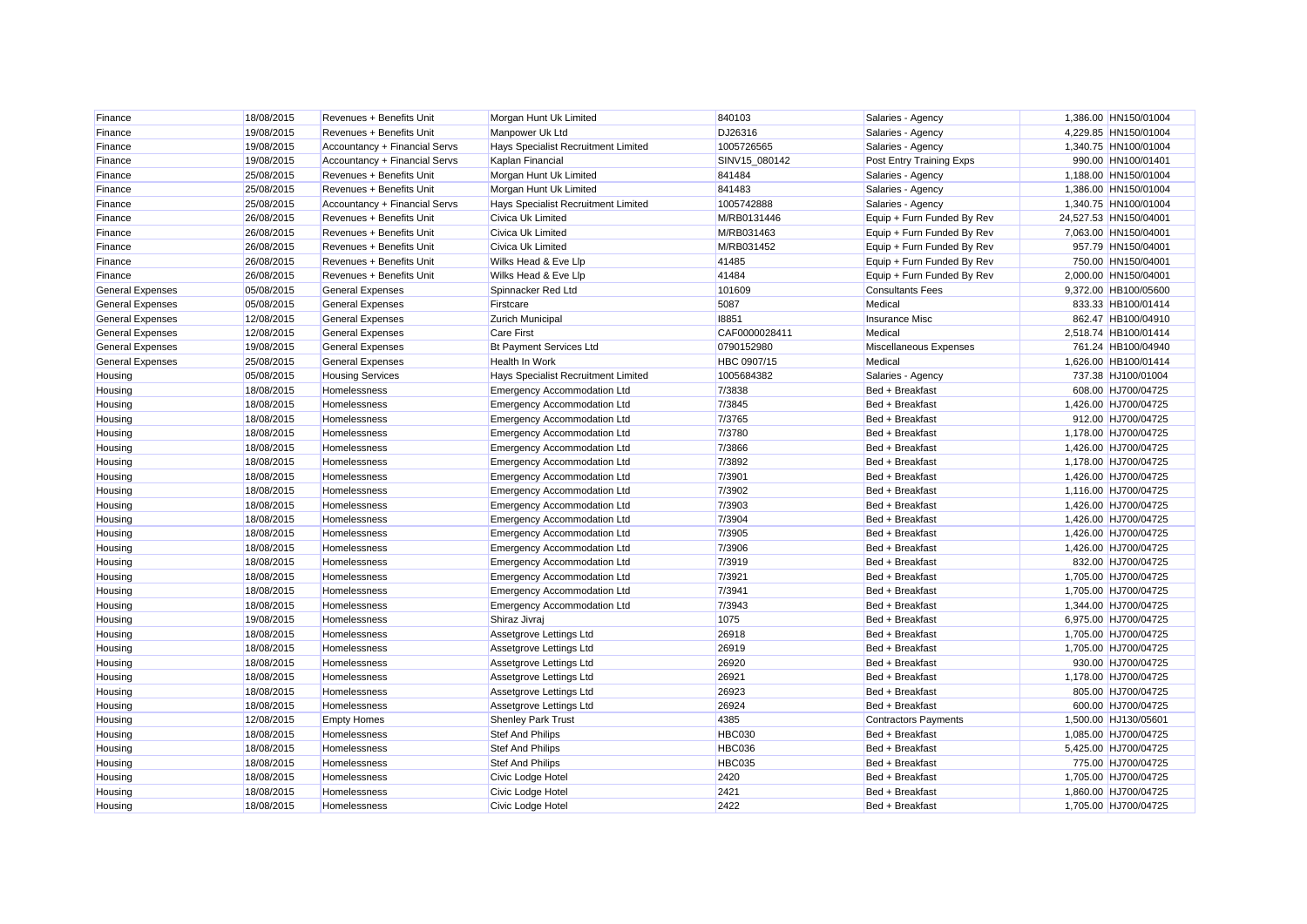| Housing                            | 18/08/2015 | Homelessness                        | Civic Lodge Hotel                            | 2423           | Bed + Breakfast              | 1,705.00 HJ700/04725  |
|------------------------------------|------------|-------------------------------------|----------------------------------------------|----------------|------------------------------|-----------------------|
| Housing                            | 18/08/2015 | Homelessness                        | Civic Lodge Hotel                            | 2424           | Bed + Breakfast              | 1,860.00 HJ700/04725  |
| Housing                            | 18/08/2015 | Homelessness                        | Civic Lodge Hotel                            | 2425           | Bed + Breakfast              | 1,860.00 HJ700/04725  |
| Housing                            | 19/08/2015 | Homelessness                        | Civic Lodge Hotel                            | 2426           | Bed + Breakfast              | 780.00 HJ700/04725    |
| Housing                            | 12/08/2015 | <b>Housing Services</b>             | Hays Specialist Recruitment Limited          | 1005706233     | Salaries - Agency            | 506.81 HJ100/01004    |
| Housing                            | 18/08/2015 | Homelessness                        | Altwood Housing                              | 2052           | Bed + Breakfast              | 930.00 HJ700/04725    |
| Housing                            | 18/08/2015 | Homelessness                        | Altwood Housing                              | 2052/2         | Bed + Breakfast              | 930.00 HJ700/04725    |
| Housing                            | 18/08/2015 | Homelessness                        | <b>Altwood Housing</b>                       | 2052/3         | Bed + Breakfast              | 930.00 HJ700/04725    |
| Housing                            | 18/08/2015 | Homelessness                        | Altwood Housing                              | 2052/5         | Bed + Breakfast              | 605.00 HJ700/04725    |
| Housing                            | 18/08/2015 | Homelessness                        | Altwood Housing                              | 2052/6         | Bed + Breakfast              | 660.00 HJ700/04725    |
| Housing                            | 18/08/2015 | Homelessness                        | <b>Altwood Housing</b>                       | 2052/8         | Bed + Breakfast              | 744.00 HJ700/04725    |
| Housing                            | 18/08/2015 | Homelessness                        | Altwood Housing                              | 2052/11        | Bed + Breakfast              | 570.00 HJ700/04725    |
| Housing                            | 18/08/2015 | Homelessness                        | <b>Cornerstone Barristers</b>                | 105042         | Bed + Breakfast              | 740.00 HJ700/04725    |
| Housing                            | 18/08/2015 | Homelessness                        | <b>Parse Security Systems</b>                | 140            | Bed + Breakfast              | 8,520.00 HJ700/04725  |
| Housing                            | 13/08/2015 | <b>Housing Services</b>             | <b>Hm Courts And Tribunal Service</b>        | 144791         | Legal Fees - External        | 1,510.00 HJ100/04415  |
| Housing                            | 25/08/2015 | Homelessness                        | <b>Stef And Philips</b>                      | HBC031         | Bed + Breakfast              | 1,085.00 HJ700/04725  |
| Housing                            | 25/08/2015 | Homelessness                        | <b>Stef And Philips</b>                      | <b>HBC032</b>  | Bed + Breakfast              | 1,550.00 HJ700/04725  |
| Housing                            | 25/08/2015 | Homelessness                        | <b>Stef And Philips</b>                      | <b>HBC033</b>  | Bed + Breakfast              | 6,510.00 HJ700/04725  |
| Housing                            | 25/08/2015 | Homelessness                        | <b>Stef And Philips</b>                      | HBC034         | Bed + Breakfast              | 8,680.00 HJ700/04725  |
| <b>Hr Operations</b>               | 26/08/2015 | <b>Strategic Training</b>           | The Garnett Foundation                       | 3553           | <b>Training External</b>     | 4,200.00 HB210/01403  |
| <b>Information Services Unit</b>   | 05/08/2015 | <b>Information Digital Services</b> | Thinkwhere Limited (Formally Forthvalleygis) | GIS00079       | Software Licences            | 10,200.00 HN200/04555 |
| <b>Information Services Unit</b>   | 12/08/2015 | <b>Information Digital Services</b> | Computacentre (Uk) Ltd                       | 3880589226     | <b>Training External</b>     | 790.34 HN200/01403    |
| <b>Information Services Unit</b>   | 19/08/2015 | <b>Information Digital Services</b> | Network Technology Solutions Uk Ltd          | 6091000456     | It Equipment And Maintenance | 4,970.10 HN200/04565  |
| <b>Information Services Unit</b>   | 19/08/2015 | Civic Office Telephones             | Daisy Communications Ltd                     | 5098348        | Telephones- Bt Equipment     | 792.48 HN210/04504    |
| <b>Local Land Charges</b>          | 04/08/2015 | <b>Land Charges</b>                 | Bevan Brittan Llp                            | 910086 AUG 15  | Fees                         | 56,780.21 HC100/04414 |
| Local Land Charges                 | 19/08/2015 | <b>Land Charges</b>                 | North Herts District Council                 | 0001647477     | Partnership Working          | 891.27 HC100/01001    |
| Parking                            | 05/08/2015 | <b>Parking Services</b>             | <b>Parkeon Limited</b>                       | <b>UK80618</b> | Equip + Furn Funded By Rev   | 900.00 HH800/04001    |
| Parking                            | 12/08/2015 | <b>Parking Services</b>             | <b>Bdi Securities Uk Ltd</b>                 | 22324          | <b>Security Services</b>     | 2,134.44 HH800/04440  |
| Parking                            | 12/08/2015 | <b>Parking Services</b>             | <b>Parkeon Limited</b>                       | <b>UK80673</b> | Equip + Furn Funded By Rev   | 2,250.00 HH800/04001  |
| Parking                            | 12/08/2015 | <b>Parking Services</b>             | <b>Three Counties Lining</b>                 | 4097           | Repairs + Renewals           | 581.56 HH800/04002    |
| Parking                            | 12/08/2015 | <b>Parking Services</b>             | Chubb Fire & Security Ltd                    | 5342511        | <b>General Repairs</b>       | 1,193.00 HH800/02009  |
| Parking                            | 18/08/2015 | <b>Parking Services</b>             | Manpower Uk Ltd                              | DJ24875        | Salaries - Agency            | 531.79 HH800/01004    |
| Parking                            | 18/08/2015 | <b>Parking Services</b>             | Manpower Uk Ltd                              | DJ25751        | Salaries - Agency            | 531.79 HH800/01004    |
| Parking                            | 19/08/2015 | <b>Parking Services</b>             | <b>Bdi Securities Uk Ltd</b>                 | 22609          | <b>Security Services</b>     | 2,661.13 HH800/04440  |
| Parking                            | 19/08/2015 | <b>Parking Services</b>             | Manpower Uk Ltd                              | DJ26316        | Salaries - Agency            | 531.79 HH800/01004    |
| Parks And Amenities Manager        | 05/08/2015 | Arboricultural Work-P/Bar           | Gristwood And Toms Limited                   | 29984          | <b>Contractors Payments</b>  | 9,097.00 HD391/05601  |
| Parks And Amenities Manager        | 05/08/2015 | Parks                               | Scott Pickering Electrical                   | 2345           | <b>General Repairs</b>       | 970.00 HD300/02009    |
| Parks And Amenities Manager        | 05/08/2015 | Allum Ln Cemetery+Closed Gnd        | John O'Conner Grounds Maintenance            | 49733          | <b>Grave Digging</b>         | 1,102.37 HE101/04441  |
| Parks And Amenities Manager        | 12/08/2015 | Arboricultural Work-Bushey          | <b>Gristwood And Toms Limited</b>            | 29981          | <b>Contractors Payments</b>  | 1.075.00 HD392/05601  |
| Parks And Amenities Manager        | 12/08/2015 | Arboricultural Work-P/Bar           | <b>Gristwood And Toms Limited</b>            | 29982          | <b>Contractors Payments</b>  | 4,610.00 HD391/05601  |
| Parks And Amenities Manager        | 12/08/2015 | Arboricultural Work-B/Wood          | <b>Gristwood And Toms Limited</b>            | 29983          | <b>Contractors Payments</b>  | 2.940.00 HD390/05601  |
| Parks And Amenities Manager        | 12/08/2015 | <b>Contract Cleaning</b>            | Ccs                                          | 20150021       | <b>Contractors Payments</b>  | 620.00 HD380/05601    |
| <b>Parks And Amenities Manager</b> | 19/08/2015 | Allotments                          | John O'Conner Grounds Maintenance            | 49789          | <b>Contractors Payments</b>  | 560.00 HD350/05601    |
| Parks And Amenities Manager        | 19/08/2015 | <b>Parks Cleansing</b>              | John O'Conner Grounds Maintenance            | 49789          | <b>Contractors Payments</b>  | 840.00 HD302/05601    |
| Parks And Amenities Manager        | 19/08/2015 | Parks                               | J & S O'Connell                              | J S 1346       | <b>General Repairs</b>       | 3.722.00 HD300/02009  |
| <b>Parks And Amenities Manager</b> | 19/08/2015 | Parks                               | <b>Toolbank Express</b>                      | 154371         | <b>General Repairs</b>       | 1,463.00 HD300/02009  |
| <b>Parks And Amenities Manager</b> | 26/08/2015 | Parks                               | <b>Red Mason</b>                             | HBCS 24-8-RMPF | <b>General Repairs</b>       | 2,525.00 HD300/02009  |
| Parks And Amenities Manager        | 25/08/2015 | Allum Ln Cemetery+Closed Gnd        | John O'Conner Grounds Maintenance            | 49672          | <b>Gm Contract Payments</b>  | 6.147.57 HE101/05605  |
| Parks And Amenities Manager        | 25/08/2015 | Bushev/Radlett Ground Maint.        | John O'Conner Grounds Maintenance            | 49672          | <b>Gm Contract Payments</b>  | 14,178.02 HD371/05605 |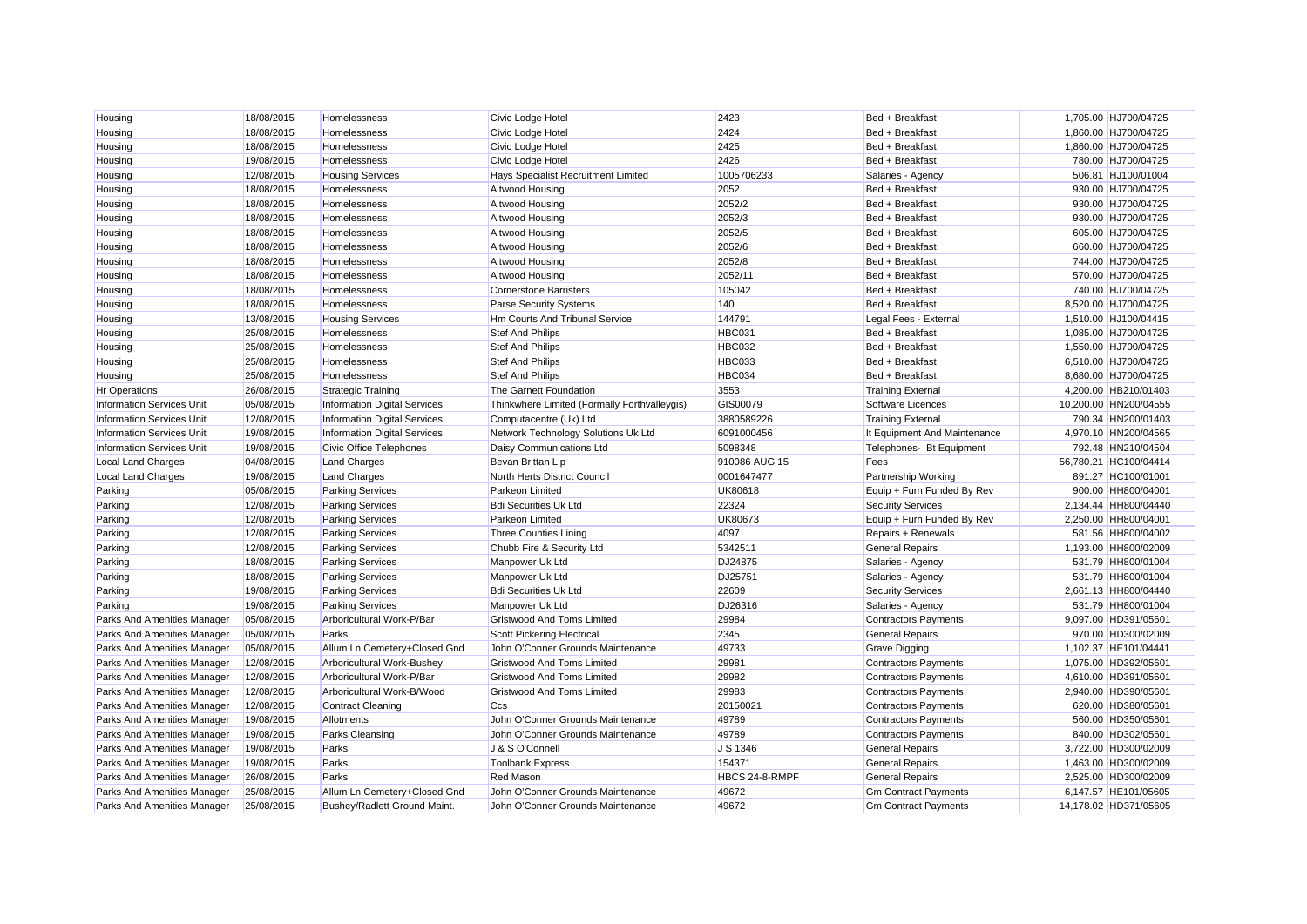| Parks And Amenities Manager | 25/08/2015 | Bwood/Elstree/Shenley Gnd Mnt     | John O'Conner Grounds Maintenance  | 49672            | <b>Gm Contract Payments</b>  | 25,031.14 HD372/05605 |
|-----------------------------|------------|-----------------------------------|------------------------------------|------------------|------------------------------|-----------------------|
| Parks And Amenities Manager | 25/08/2015 | <b>Parks Cleansing</b>            | John O'Conner Grounds Maintenance  | 49672            | <b>Gm Contract Payments</b>  | 5,259.38 HD302/05605  |
| Parks And Amenities Manager | 25/08/2015 | Pbar/Sth Mimms/Ridge Gnd Mnt      | John O'Conner Grounds Maintenance  | 49672            | <b>Gm Contract Payments</b>  | 13,674.74 HD373/05605 |
| Parks And Amenities Manager | 26/08/2015 | Allum Ln Cemetery+Closed Gnd      | John O'Conner Grounds Maintenance  | 49790            | <b>Grave Digging</b>         | 525.40 HE101/04441    |
| Parks And Amenities Manager | 26/08/2015 | Allum Ln Cemetery+Closed Gnd      | John O'Conner Grounds Maintenance  | 49791            | <b>Grave Digging</b>         | 1,331.47 HE101/04441  |
| Parks And Amenities Manager | 26/08/2015 | Allotments                        | John O'Conner Grounds Maintenance  | 49804            | <b>Contractors Payments</b>  | 535.00 HD350/05601    |
| Parks And Amenities Manager | 26/08/2015 | Parks                             | J & S O'Connell                    | J S 1348         | <b>General Repairs</b>       | 1.840.00 HD300/02009  |
| <b>Planning Policy</b>      | 12/08/2015 | <b>Planning Policy</b>            | Aylesbury Vale District Council    | 299858           | <b>Partnership Working</b>   | 2,366.50 HG300/05600  |
| <b>Planning Policy</b>      | 05/08/2015 | <b>Local Development Scheme</b>   | Dacorum Borough Council            | 1341133          | <b>Consultants Fees</b>      | 4,795.75 HG310/05600  |
| <b>Planning Policy</b>      | 05/08/2015 | <b>Local Development Scheme</b>   | Dacorum Borough Council            | 1329011          | <b>Consultants Fees</b>      | 4,312.50 HG310/05600  |
| <b>Planning Policy</b>      | 18/08/2015 | <b>Planning Grants</b>            | Manpower Uk Ltd                    | DJ25751          | Salaries - Agency            | 532.77 HG210/01004    |
| <b>Planning Policy</b>      | 18/08/2015 | <b>Planning Policy</b>            | Manpower Uk Ltd                    | DJ24875          | Salaries - Agency            | 795.86 HG300/01004    |
| <b>Planning Policy</b>      | 18/08/2015 | <b>Planning Policy</b>            | Manpower Uk Ltd                    | DJ25751          | Salaries - Agency            | 792.90 HG300/01004    |
| <b>Planning Policy</b>      | 19/08/2015 | <b>Planning Grants</b>            | Manpower Uk Ltd                    | DJ26316          | Salaries - Agency            | 532.77 HG210/01004    |
| <b>Print Services</b>       | 07/08/2015 | Design + Print Services           | Pitney Bowes Ltd                   | 910089 AUG 2015  | <b>Postal Franking</b>       | 5,000.00 HN900/04506  |
| <b>Print Services</b>       | 12/08/2015 | Design + Print Services           | Df One Design                      | HBC043           | <b>Contractors Payments</b>  | 2,142.00 HN900/05601  |
| <b>Print Services</b>       | 12/08/2015 | Design + Print Services           | Canon Uk Ltd                       | 401682259        | Photocopying                 | 1,509.18 HN900/04302  |
| <b>Print Services</b>       | 12/08/2015 | Design + Print Services           | <b>Wembley Laminates Limited</b>   | 30240            | <b>Contractors Payments</b>  | 1,433.95 HN900/05601  |
| <b>Print Services</b>       | 18/08/2015 | Design + Print Services           | Pitney Bowes Ltd                   | 52240013         | <b>Postal Franking</b>       | 5,000.00 HN900/04506  |
| <b>Print Services</b>       | 19/08/2015 | Design + Print Services           | Canon (Uk) Limited                 | 8142940          | Paper                        | 585.60 HN900/04321    |
| Sports & Cultural Services  | 05/08/2015 | Sports + Youth Development        | Hertsmere Leisure                  | OP/1028516       | <b>Premises Hire</b>         | 886.80 HD256/02201    |
| Sports & Cultural Services  | 12/08/2015 | Sports + Youth Development        | Mums Of Steel                      | 256WMSME020815   | <b>Training External</b>     | 1,404.00 HD256/01403  |
| Sports & Cultural Services  | 12/08/2015 | Sports + Youth Development        | The Ultimate Promotion Company Ltd | 39393            | Equip + Furn Funded By Rev   | 535.00 HD256/04001    |
| Sports & Cultural Services  | 19/08/2015 | Sports + Youth Development        | Mums Of Steel                      | 259WMSMD270615   | <b>Training External</b>     | 1,402.00 HD256/01403  |
| <b>Waste Collection</b>     | 05/08/2015 | <b>Household Waste Collection</b> | <b>Cts Recruitment</b>             | 00315129         | Salaries - Agency            | 765.09 HF100/01004    |
| <b>Waste Collection</b>     | 05/08/2015 | <b>Household Waste Collection</b> | <b>Cts Recruitment</b>             | 00315120         | Salaries - Agency            | 585.00 HF100/01004    |
| <b>Waste Collection</b>     | 12/08/2015 | <b>Cleansing Services</b>         | Go Plant Ltd                       | 000060236        | Vehicle Maint Contract Costs | 5,532.70 HE900/03000  |
| <b>Waste Collection</b>     | 12/08/2015 | <b>Household Waste Collection</b> | Go Plant Ltd                       | 000060236        | Vehicle Maint Contract Costs | 22,552.70 HF100/03000 |
| <b>Waste Collection</b>     | 12/08/2015 | <b>Street Scene Depot</b>         | Go Plant Ltd                       | 000060236        | Vehicle Maint Contract Costs | 935.91 HF710/03000    |
| <b>Waste Collection</b>     | 12/08/2015 | <b>Trade Waste Collection</b>     | Go Plant Ltd                       | 000060236        | Vehicle Maint Contract Costs | 1,374.20 HF300/03000  |
| <b>Waste Collection</b>     | 12/08/2015 | <b>Household Waste Collection</b> | Straight Plc                       | 0000020010       | Equip + Furn Funded By Rev   | 907.20 HF100/04001    |
| <b>Waste Collection</b>     | 12/08/2015 | <b>Cleansing Services</b>         | Got People Recruitment             | 00807871         | Salaries - Agency            | 941.76 HE900/01004    |
| <b>Waste Collection</b>     | 12/08/2015 | <b>Household Waste Collection</b> | Got People Recruitment             | 00807871         | Salaries - Agency            | 3,115.03 HF100/01004  |
| <b>Waste Collection</b>     | 10/08/2015 | <b>Street Scene Depot</b>         | Chubb Fire & Security Ltd          | 5345271          | <b>General Repairs</b>       | 1,117.79 HF710/02009  |
| <b>Waste Collection</b>     | 18/08/2015 | <b>Trade Waste Collection</b>     | <b>Cts Recruitment</b>             | 00315341         | Salaries - Agency            | 561.60 HF300/01004    |
| <b>Waste Collection</b>     | 18/08/2015 | <b>Household Waste Collection</b> | <b>Cts Recruitment</b>             | 00315356         | Salaries - Agency            | 600.21 HF100/01004    |
| <b>Waste Collection</b>     | 13/08/2015 | <b>Cleansing Services</b>         | Allstar                            | E2005140608      | <b>Diesel</b>                | 2,194.52 HE900/03021  |
| <b>Waste Collection</b>     | 13/08/2015 | <b>Household Waste Collection</b> | Allstar                            | E2005140608      | <b>Diesel</b>                | 10,779.97 HF100/03021 |
| <b>Waste Collection</b>     | 19/08/2015 | <b>Clinical Waste</b>             | Hertfordshire County Council       | 1801757168       | Contributions - Other La'S   | 1,135.19 HF110/04705  |
| <b>Waste Collection</b>     | 19/08/2015 | <b>Cleansing Services</b>         | Rainkine Thompson Limited          | 42105            | <b>Operator Licence</b>      | 1,044.00 HE900/03603  |
| <b>Waste Collection</b>     | 18/08/2015 | <b>Household Waste Collection</b> | Company Barclaycard                | <b>JULY 2015</b> | Road Fund Licence            | 565.00 HF100/03030    |
| <b>Waste Collection</b>     | 19/08/2015 | <b>Trade Waste Collection</b>     | <b>Cts Recruitment</b>             | 00315453         | Salaries - Agency            | 561.60 HF300/01004    |
| <b>Waste Collection</b>     | 19/08/2015 | <b>Household Waste Collection</b> | <b>Cts Recruitment</b>             | 00315460         | Salaries - Agency            | 561.60 HF100/01004    |
| <b>Waste Collection</b>     | 19/08/2015 | <b>Street Scene Depot</b>         | <b>Bt Payment Services Ltd</b>     | Q062 AUG2015     | Telephones- Bt Equipment     | 2,542.41 HF710/04504  |
| <b>Waste Collection</b>     | 25/08/2015 | <b>Cleansing Services</b>         | <b>Got People Recruitment</b>      | 00808046         | Salaries - Agency            | 1,276.08 HE900/01004  |
| <b>Waste Collection</b>     | 25/08/2015 | <b>Household Waste Collection</b> | Got People Recruitment             | 00808046         | Salaries - Agency            | 3,258.73 HF100/01004  |
| <b>Waste Collection</b>     | 26/08/2015 | <b>Street Scene Depot</b>         | Realkleen                          | R27405           | Equip + Furn Funded By Rev   | 588.00 HF710/04001    |
| <b>Waste Collection</b>     | 25/08/2015 | <b>Household Waste Collection</b> | <b>Cts Recruitment</b>             | 00315556         | Salaries - Agency            | 631.80 HF100/01004    |
| <b>Waste Collection</b>     | 26/08/2015 | <b>Street Scene Depot</b>         | Go Plant Ltd                       | 0000464484       | Vehicle Hire                 | 549.00 HF710/03100    |